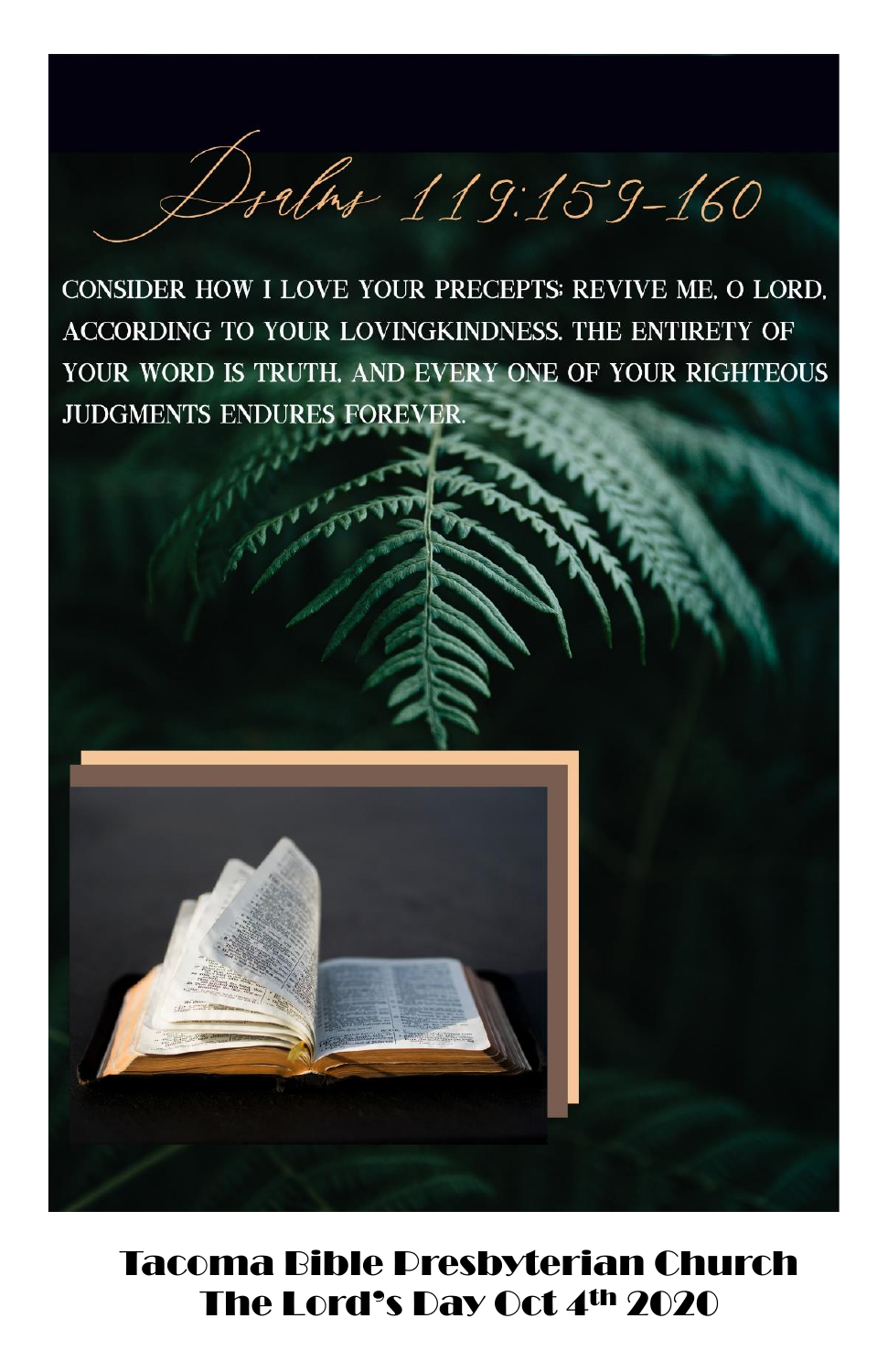# **Morning Worship to the Glory of God at 10:30AM**

## *Beholding God, Pursuing Righteousness, Proclaiming Christ*

 **Prayer & Preparation,** Piano Prelude

### **Silent Prayer**

### **\* Call to Worship:** Psalms 86:9-12

All nations whom You have made Shall come and worship before You, O Lord, And shall glorify Your name. For You are great, and do wondrous things; You alone are God. Teach me Your way, O LORD; I will walk in Your truth; Unite my heart to fear Your name. I will praise You, O Lord my God, with all my heart, And I will glorify Your name forevermore.

## **\* Invocation**

**\* Hymn #524,** *Thy Works, Not Mine, O Christ*

 **Responsive Reading:** Psalm 100

- 1 *Make a joyful shout to the Lord, all you lands!*
- *<sup>2</sup>***Serve the Lord with gladness; Come before His presence with singing.**
- *<sup>3</sup>Know that the Lord, He is God; It is He who has made us, and not we ourselves; We are His people and the sheep of His pasture.*
- *<sup>4</sup>***Enter into His gates with thanksgiving, And into His courts with praise. Be thankful to Him, and bless His name.**
- *<sup>5</sup>For the Lord is good; His mercy is everlasting, And His truth endures to all generations.*

### **Pastoral Prayer**

**\* Hymn #476,** *The Light of the World Is Jesus*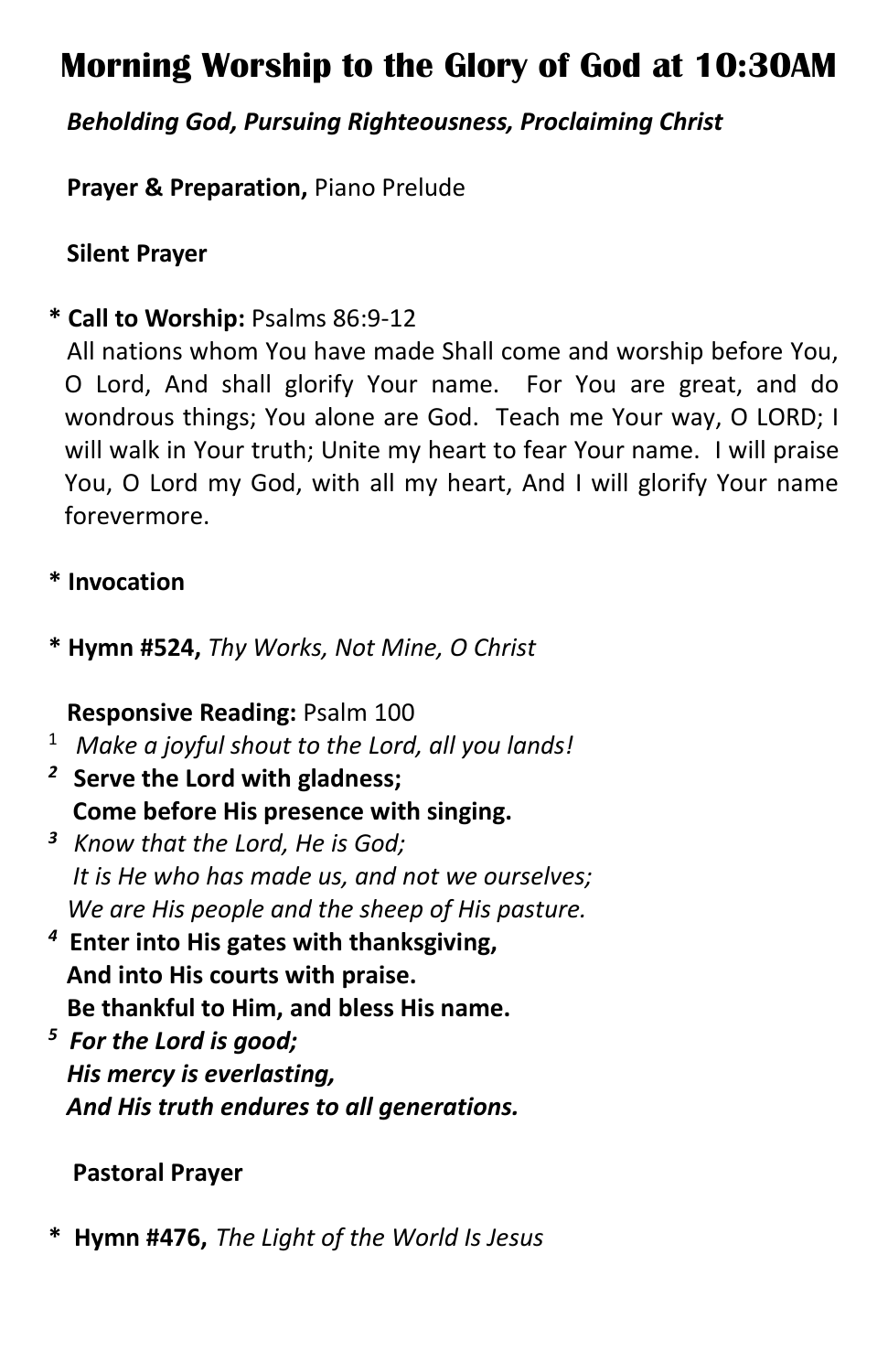### **Scripture Reading: Romans 13:8-14**

 Owe no one anything except to love one another, for he who loves another has fulfilled the law. For the commandments, "You shall not commit adultery," "You shall not murder," "You shall not steal," "You shall not bear false witness," "You shall not covet," and if there is any other commandment, are all summed up in this saying, namely, "You shall love your neighbor as yourself." Love does no harm to a neighbor; therefore love is the fulfillment of the law.

 And do this, knowing the time, that now it is high time to awake out of sleep; for now our salvation is nearer than when we first believed. The night is far spent, the day is at hand. Therefore let us cast off the works of darkness, and let us put on the armor of light. Let us walk properly, as in the day, not in revelry and drunkenness, not in lewdness and lust, not in strife and envy. But put on the Lord Jesus Christ, and make no provision for the flesh, to fulfill its lusts.

 **Message**: "Working Together for Jesus' Sake" Text: Romans 16 **Rev. Chris Lensch**

- **\* Hymn #243,** *Praise the Savior Now and Ever*
- \* **Benediction**

#### **Doxology,** #731

 Praise God from whom all blessings flow; praise Him, all creatures here below; praise Him above, ye heavenly host: praise Father, Son, and Holy Ghost. Amen.

*\* All who are able, please stand*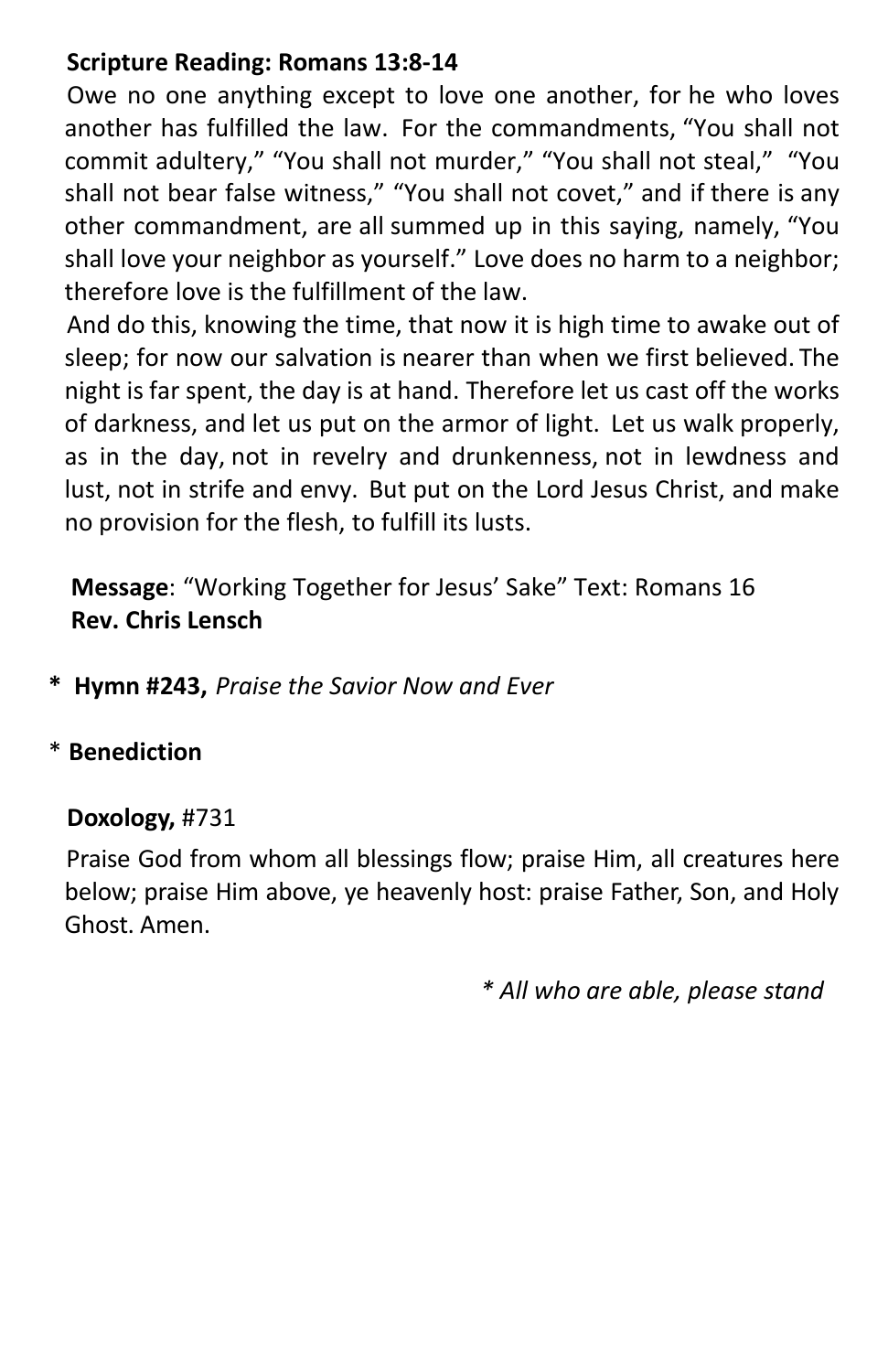# **Evening Worship on Facebook: Live at 6:00PM**

#### **\* Call to Worship**: Psalms 145:1-3

 A Praise of David. I will extol You, my God, O King; And I will bless Your name forever and ever. Every day I will bless You, And I will praise Your name forever and ever. Great is the LORD, and greatly to be praised; And His greatness is unsearchable

#### **\* Invocation**

 **Scripture Reading:** Micah 6:6-8 With what shall I come before the Lord, And bow myself before the High God? Shall I come before Him with burnt offerings, With calves a year old? Will the Lord be pleased with thousands of rams, Ten thousand rivers of oil? Shall I give my firstborn for my transgression, The fruit of my body for the sin of my soul? He has shown you, O man, what is good; And what does the Lord require of you But to do justly, To love mercy, And to walk humbly with your God?

 **Message:** Social Justice or Do Justice?  **Brandon Davis**

**Closing Prayer**